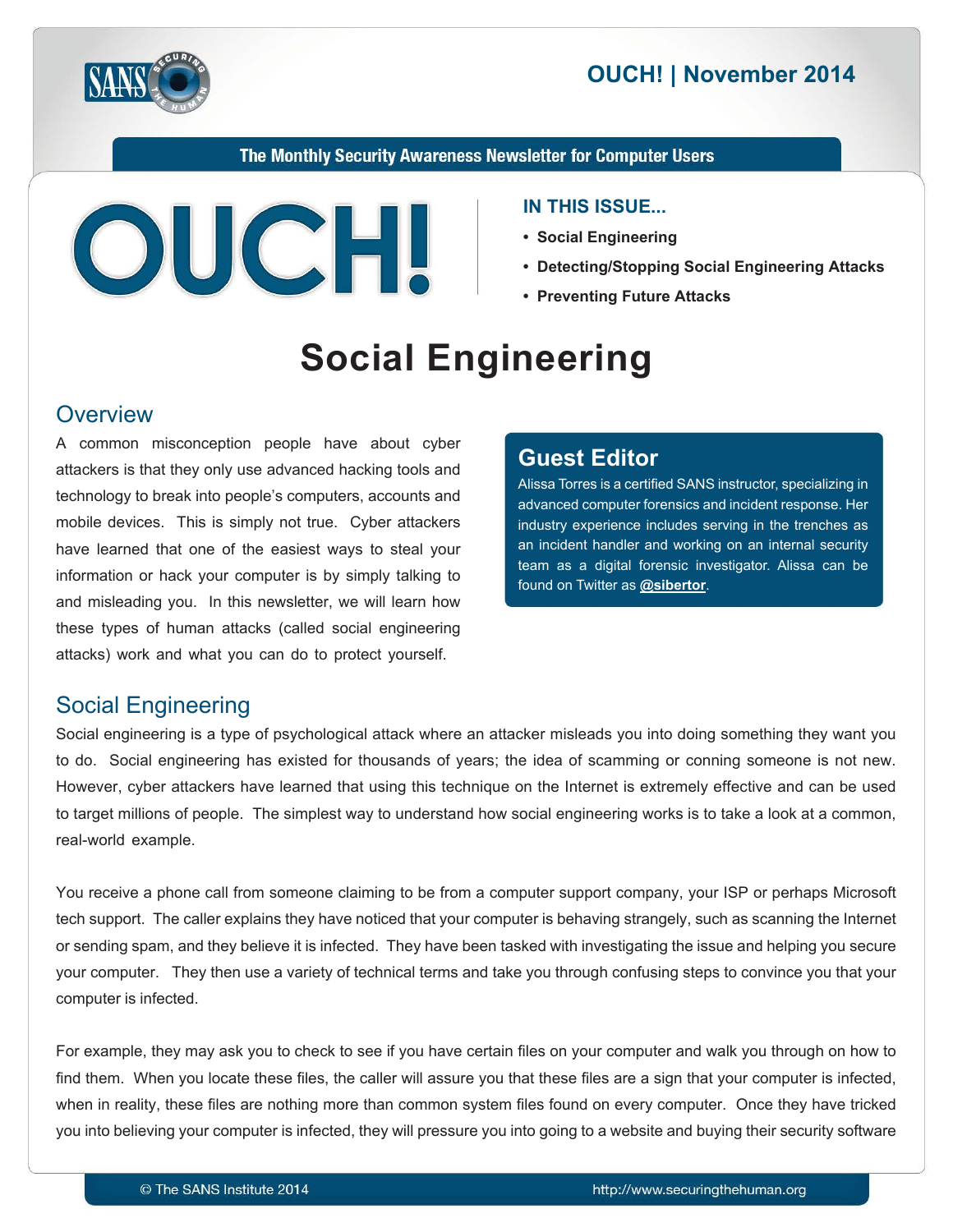# **2014 OUCH! | November 2014**



#### **Engineering Social**

or ask you to give them remote access to your computer so they can fix it. However, the software they are selling is actually a malicious program. If you purchase and install the software, not only have they fooled you into infecting your computer, but you also just paid them to do it. If you give them remote access to your computer to fix it, in reality, they are going to take over and infect it.

Keep in mind that social engineering attacks like this are not limited to phone calls; they can happen with almost any technology, including phishing attacks via email, text messaging, Facebook messaging, Twitter posts or online chats. The key is to know what to look out for.

#### Detecting / Stopping Social **Engineering Attacks**

The simplest way to defend against social engineering attacks is to use common sense. If something seems suspicious or does not feel right, it may be an attack. Some common indicators of a social engineering attack include:



Learning how to prevent, detect and *stop social engineering attacks is one of the most effective steps you can take to .yourself protect*

- Someone creating a tremendous sense of urgency. If you feel like you are under pressure to make a very quick decision, be suspicious.
- Someone asking for information they should not have access to or should already know.
- Something too good to be true. A common example is you are notified you won the lottery, even though you never even entered it.

If you suspect someone is trying to make you the victim of a social engineering attack, do not communicate with the person any more. If it is someone calling you on the phone, hang up. If it is someone chatting with you online, terminate the connection. If it is an email you do not trust, delete it. If the attack is work-related, be sure to report it to your help desk or information security team right away.

## **Preventing Future Social Engineering Attacks**

Fortunately, there are precautions you can take to help prevent exposing yourself to future social engineering attacks: